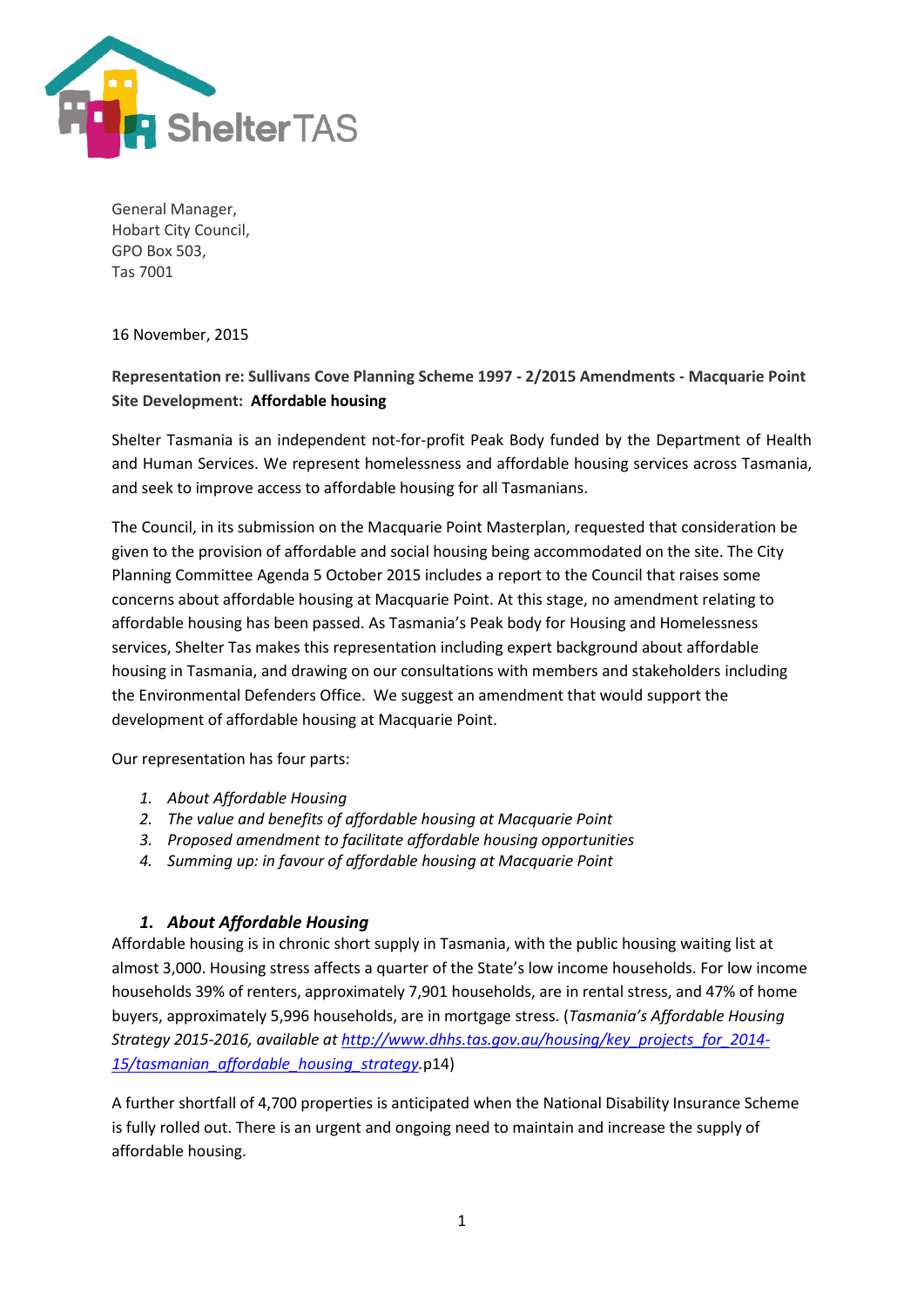Low income households are those in the lower 40% by income. In Tasmania these households earn less than \$760 per week according to the ABS 2011 Census data.

Affordable housing refers to rental homes or home purchases that are affordable to lower income households. To be affordable to these households in the lower 40% the cost of housing needs to be less than 30% of the household income. This widely used measure is known as the 30/40 rule, and is the benchmark for affordable housing in the Tasmanian Government's *Affordable Housing Strategy 2015-2025.* (*Tasmania's Affordable Housing Strategy 2015-2025, available at [http://www.dhhs.tas.gov.au/housing/key\\_projects\\_for\\_2014-](http://www.dhhs.tas.gov.au/housing/key_projects_for_2014-15/tasmanian_affordable_housing_strategy) [15/tasmanian\\_affordable\\_housing\\_strategy.](http://www.dhhs.tas.gov.au/housing/key_projects_for_2014-15/tasmanian_affordable_housing_strategy))*

In general, renters experiencing housing stress are in the private rental market. In contrast, renters in social housing (managed by community housing and public housing providers) pay rent at below 30% of income, so their housing remains affordable. Community housing providers are not-for-profit organisations. They use an income-based model to manage about 4,000 properties in Tasmania and provide specialist tenancy management, including large scale and mixed communities with tenants from all income levels. Housing Tasmania manages about 7,000 properties on an income-based model. Community Housing providers are a key part of Tasmania's housing sector because the private rental market does not supply enough affordable housing.

Many Tasmanians need affordable housing such as secure affordable rental options for lower waged working people whose incomes do not permit home purchasing and who are not well catered for in the private rental market. People on low incomes include part time workers providing essential services in education, health, policing and care professions, as well as apprentices and the like. The Macquarie Point site is an excellent location for affordable homes for key workers, single person accommodation and homes for older Tasmanians.

Local government has an important role in the design of the lived environment, including diverse and affordable housing. Affordable housing is critical infrastructure that supports the achievement of urban renewal, enhanced social inclusion and economic diversification. Appropriate local government planning and strategy can play a key role to ensure the supply of affordable housing.

# *2. The value and benefits of affordable housing at Macquarie Point*

It would clearly be preferable for affordable housing to be addressed through Statewide, regional or municipal planning instruments. However, in the absence of a broader policy, the Macquarie Point development provides an ideal opportunity to showcase an inclusive sustainable community in the State capital, on land managed for the public benefit, and consistent with the Tasmanian government's recent advocacy for affordable housing.

The objectives of the Macquarie Point Development Corporation, set out in the masterplan, include ensuring that the area:

> **(i)** is redeveloped as a vibrant and active area, with a mix of uses, that connects with and complements adjacent areas within Hobart; and **(ii)** encourages inner-city living; and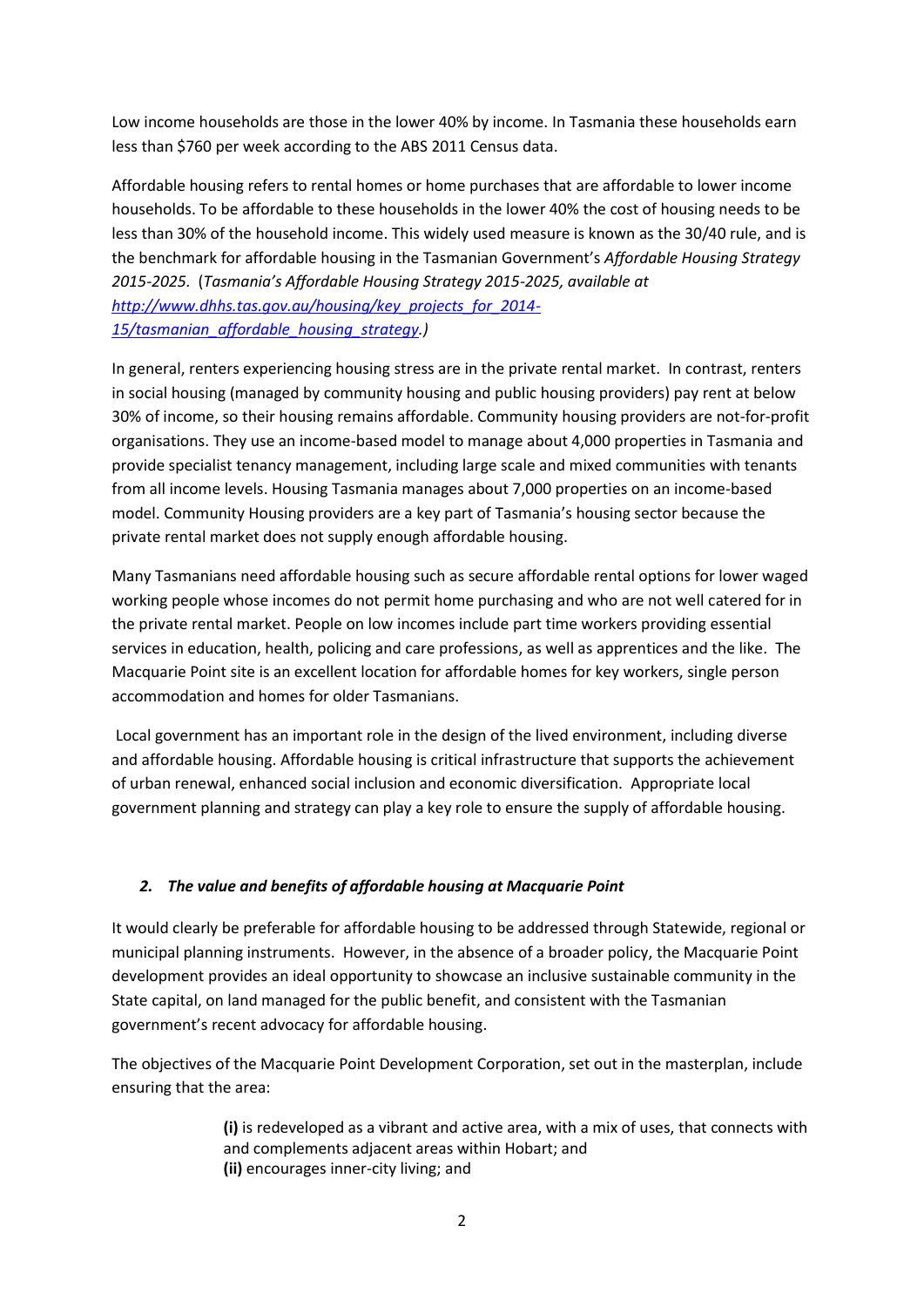**(iii)** is redeveloped so as to deliver sustainable social and economic benefits to Hobart; and

**(iv)** is redeveloped in accordance with sound planning, urban design and environmental principles

As advice to the Council previously noted, the Macquarie Point Development Corporation is also subject to an objective requiring that it will make a profit from carrying out its functions. However, this objective is to be achieved "to the extent practicable", and should be read in conjunction with the other obligations. We believe that encouraging inner-city living and delivering sustainable social benefits are paramount objectives and any direct profit motivation is secondary to delivering these broader benefits of social inclusion and vibrant, diverse communities.

A key sustainable social benefit to Hobart would be delivering residential options for Tasmanians from all walks of life including lower income Tasmanians. A component of affordable housing would align with the shared vision expressed in the Macquarie Point Master Plan: "*a vibrant, liveable and sustainable place that optimises economic, social, environmental and aesthetic outcomes, complements its surrounds, enhances connectivity and offers a range of opportunities to live, work, invest and play."*

The stable and vibrant social environment envisaged for Macquarie Point is suitable for people with a range of incomes. The focus on retail, tourism and hospitality employment would align perfectly with residential opportunities for some of these workers. Residents in affordable housing at Macquarie Point could include key workers, lower wage workers from sectors such as retail and hospitality, those working part time, retirees, older Tasmanians working reduced hours and people with disabilities.

Low income does not mean high needs. Provision can be made to manage tenancies to enhance the social environment. Community Housing providers in Tasmania have demonstrated expertise in this kind of mixed housing. Successful examples in the Hobart area include Brisbane St, Queens Walk, Goulburn and Campbell Streets. The Melville St Complex for the University of Tasmania will include units for low income students. The Merchant development at Docklands in Melbourne demonstrates the successful outcomes of a partnership development that includes affordable housing. Tasmania's Community Housing Organisations have a proven track record in developing and managing affordable housing. Housing Choices, Community Housing Limited, Centacare Evolve Housing and Mission Australia already manage over 4,000 properties in Tasmania. Shelter's discussions with these organisations indicate strong support for participating in the development of affordable residential stock at Macquarie Point.

#### **3.** *Proposed amendment*

A proposal to include affordable housing requirements in the Macquarie Point amendments was recently deferred for further consideration by the City Planning Committee. However, we urge Hobart City Council to reconsider including the amendments set out in Attachment 1 in the current tranche of amendments to the *Sullivans Cove Planning Scheme 1997*. The amendments are not a mandatory imposition on developers, but will enable Council to impose conditions to facilitate the creation of affordable housing opportunities at Macquarie Point. Dealing with these amendments at this stage will ensure that affordable housing considerations and discussions with potential community sector participants are integrated into the early stages of planning for the site.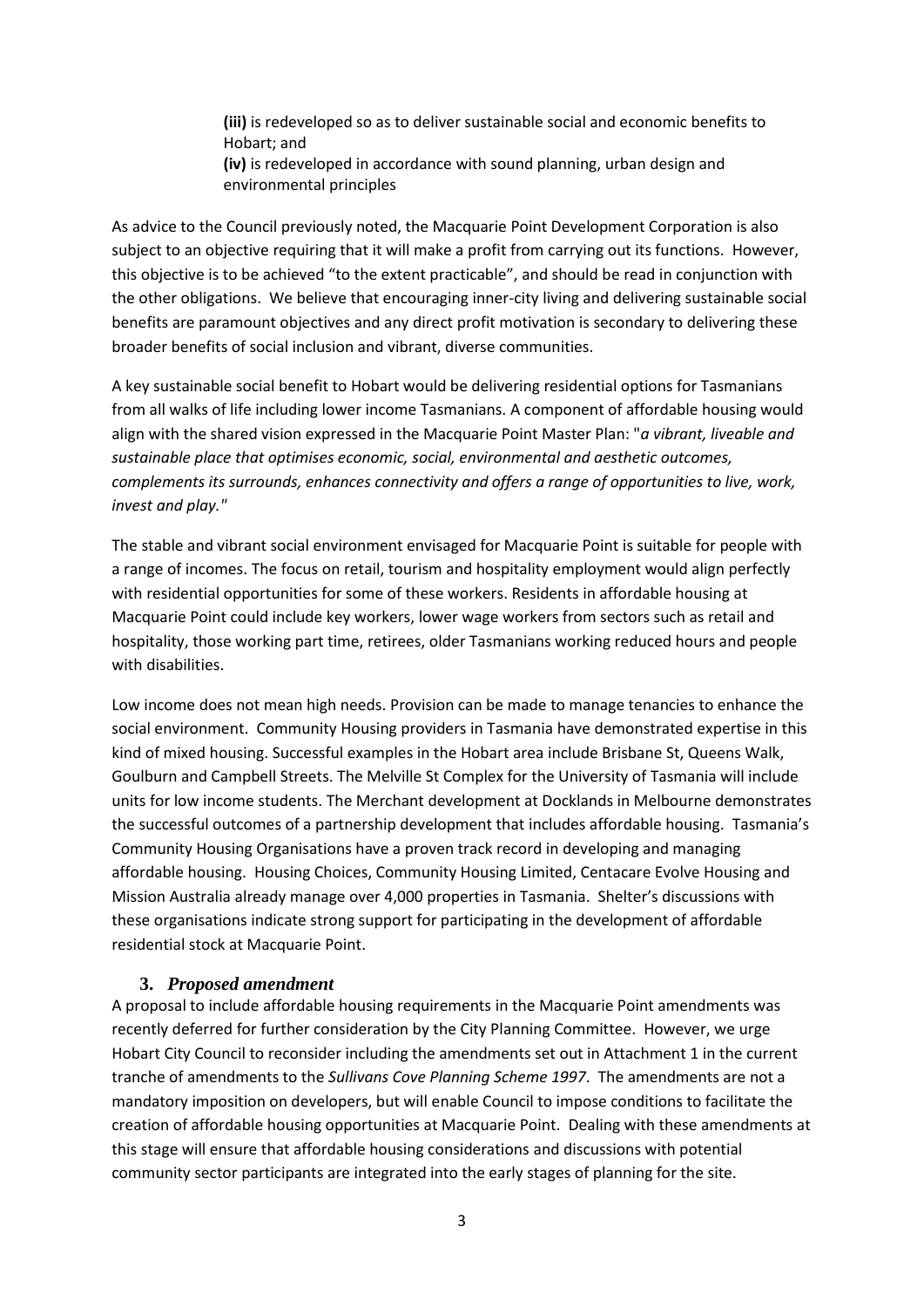For the reasons set out above and below, we believe that the amendments we are proposing are consistent with:

- The obligation to further the objectives of Schedule 1 of the *Land Use Planning and Approvals Act 1993*
- The objectives of the master plan (reflecting the objectives of the Macquarie Point Development Corporation)
- *Tasmanian Affordable Housing Strategy 2015-2025*
- So*uthern Tasmania Regional Land Use Strategy 2010-2035*
- Various Hobart City Council policy documents

### *LUPAA objectives*

S.20 of the *Land Use Planning and Approvals Act 1993* requires planning schemes to seek to further the objectives in Schedule 1 of that Act. Part 2 of that Schedule includes the following objectives that offer support for affordable housing:

- To require land use and development planning and policy to be easily integrated with environmental, social, economic, conservation and resource management policies at State, regional and municipal levels (2(d))
- To secure a pleasant, efficient and safe working, living and recreational environment for all Tasmanians and visitors to Tasmania (2(f))

We note that this objective is being amended by the Legislative Council to become

 (f) To promote the health and wellbeing of all Tasmanians and visitors to Tasmania by ensuring a pleasant, efficient and safe environment for working, living and recreation.

This amended version will strengthen the support for affordable housing, as housing is fundamental to health and wellbeing.

# *Tasmanian Affordable Housing Strategy 2015-2025*

Affordable Housing at Macquarie Point aligns with the State Government's commitment, outlined in the *Tasmanian Affordable Housing Strategy 2015-2025*, to support affordable housing. The *Strategy* states that "State and local government can release well located land for residential development ensuring a proportion of developments are affordable to low and moderate income earners" (p 19).

Amendments to facilitate Hobart City Council requiring suitable large residential developments within the Mixed Use area to include an affordable housing component would go some way to achieving this in an area very well suited to that outcome.

#### **So***uthern Tasmania Regional Land Use Strategy 2010-2035*

The STRLUS includes "increase the supply of affordable housing" as a strategic goal (SRD2.10). SD 8, "Supporting Strong and Healthy Communities", also recognises the role of affordable housing in social inclusion: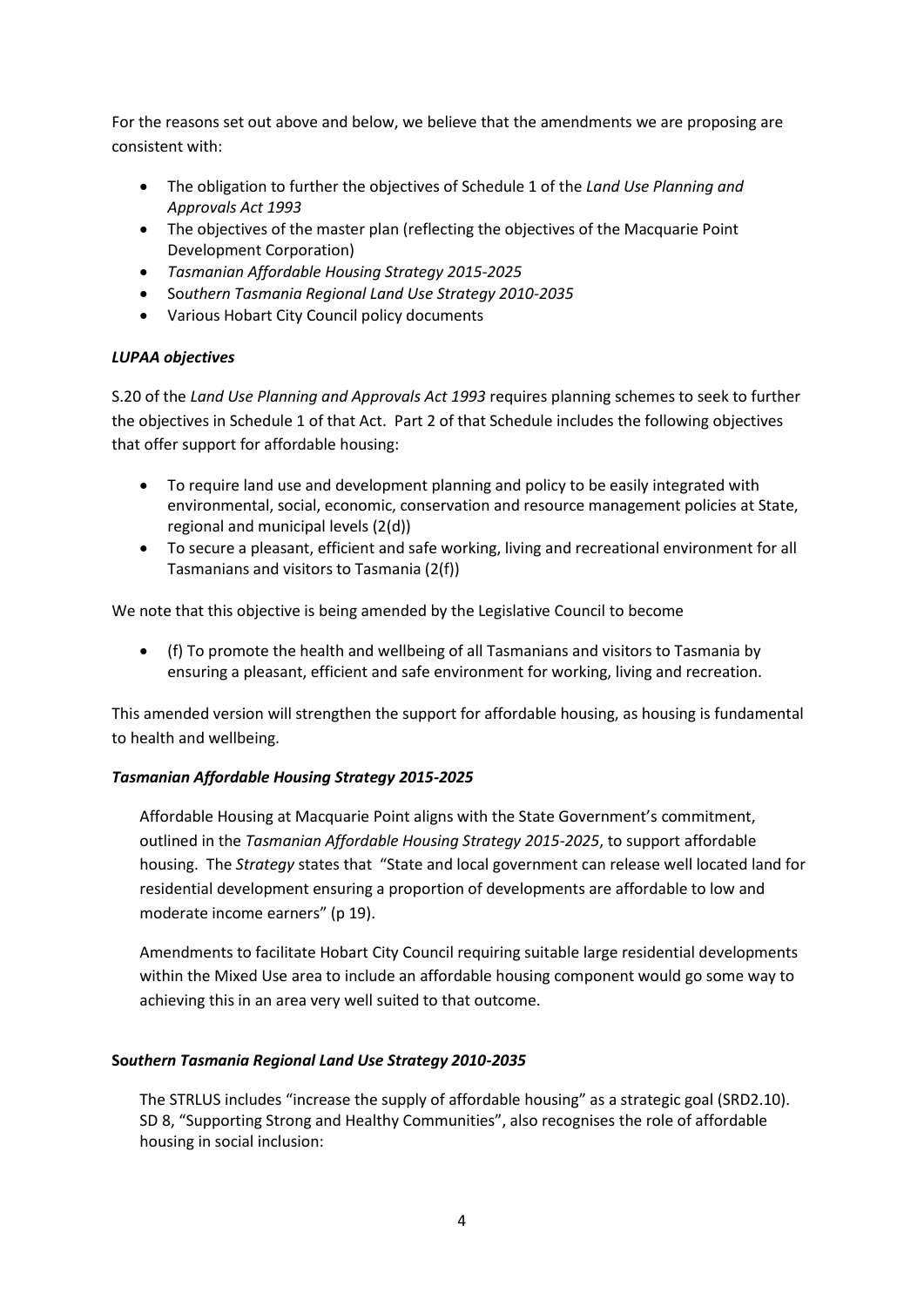"The complex relationship between the built environment, land use, delivery of community and social infrastructure, improving quality of life and providing for a more socially inclusive society is increasingly recognised. While much of the population are able to enjoy our advantages and assets, there are still some community sectors facing social and locational disadvantage. Ensuring opportunities for affordable housing in locations which have good access to community services and education and health facilities is not the only consideration: Promoting a less car dependent environment, integrating land use and social infrastructure planning, creating opportunities to improve the long term health of the community through better urban design, as well as providing equal opportunity to access high quality open spaces and recreational facilities, are also important."

# *Council policies*

There is additional support for Affordable Housing at Macquarie Point in Hobart City Council's policy and strategic documents:

- Hobart City Council's website includes a document 'How Council Responds to Affordable Housing' (downloaded 30 October 2015) which states "Support where possible for affordable housing initiatives"
- Affordable housing at Macquarie Point aligns with HCC's Social Inclusion Strategy 2014-2019, especially Domain Action Plan: Affordable Living (p8)
- The provision of Affordable Housing is referenced and included in the City of Hobart's Draft Capital City Strategic Plan 2015-2025, namely:

### **Goal 2 – Urban Management**

2.3 City and regional planning ensures quality design, meets community needs and maintains residential amenity

#### **Goal 4 – Strong, Safe and Healthy Communities**

The Council's role will also focus on creating an environment that allows for the correct supply of and demand for affordable housing

This is further defined in action 4.3.7, which is to implement a housing and homelessness Framework.

 Hobart City Council is also currently working on a Housing and Homelessness Policy that we hope will provide explicit support and direction for affordable housing across the municipality.

It is our view that amendments empowering Council to make provision for affordable housing as a condition of approval of large residential developments in the Macquarie Point site would be consistent with the strategic direction expressed by local and State governments on this issue.

We urge Council to reconsider its position on including such amendments in the *Sullivans Cove Planning Scheme 1997*.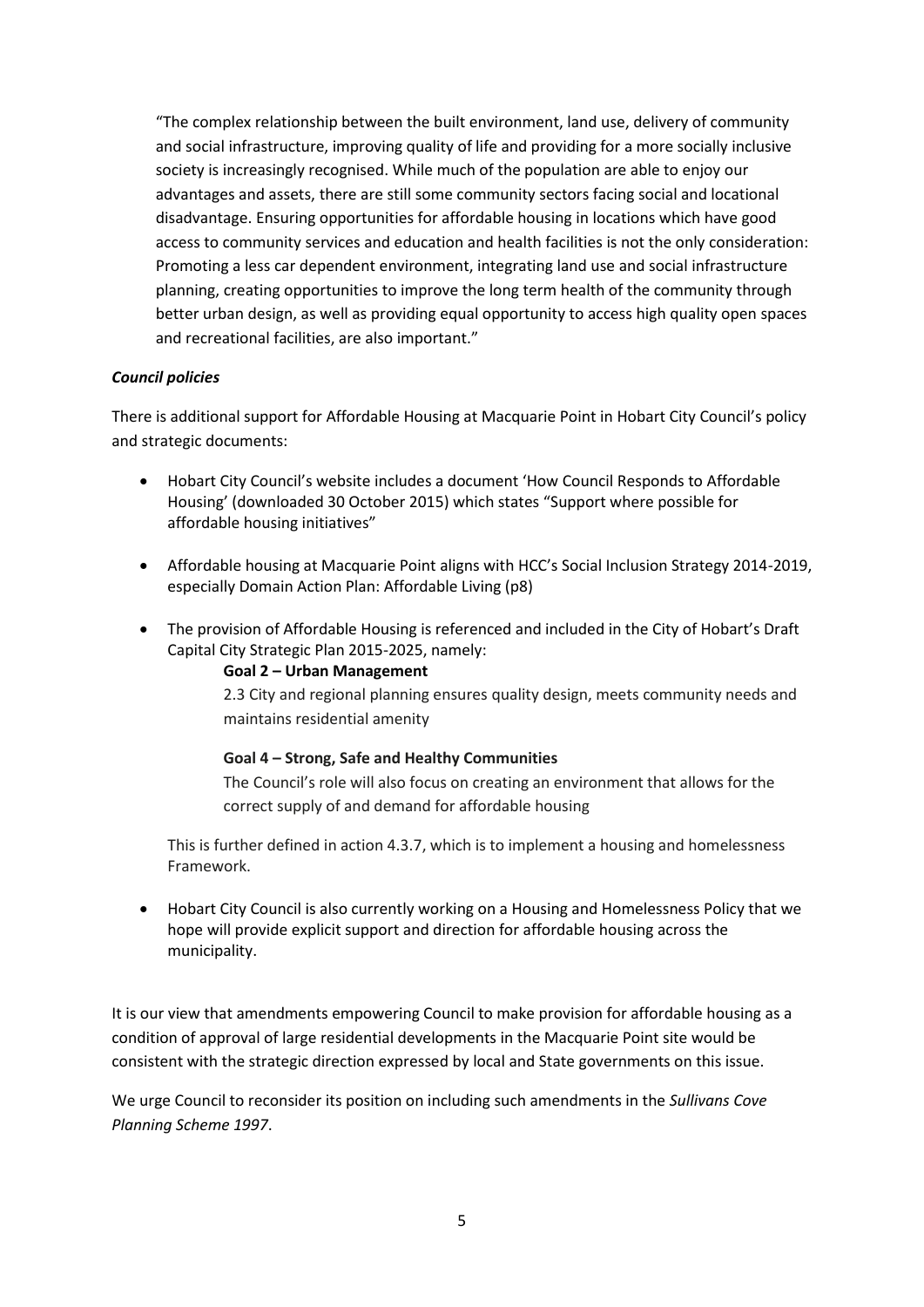### *4. Summing up : in favour of affordable housing at Macquarie Point*

Including affordable housing in the residential development at Macquarie Point ensures that all members of the Tasmanian community will have a chance to benefit from the development of this public asset. It is reasonable for there to be retention of public benefit within the process of public land being made available for private development. In this case, the public good is the inclusion of residential development that helps support the housing needs of a wide range of people in the community. In addition, this would help meet the goals of the Tasmanian Government's *Affordable Housing Strategy 2015-2025,* which estimates that 27 percent of all new dwellings will need to be affordable to meet the long term supply needs for affordable housing (p12).

Optimising social outcomes, which is a direct goal of the Master Plan needs to include provision for affordable housing. Otherwise, the likely outcome is that the entire residential development at Macquarie Point will be out of reach to most Tasmanians. Securing a proportion of this mixed use development for lower income Tasmanians could be achieved by an incentive such as a density trade-off for the private development sector. The Macquarie Point newsletter of November 2015 describes it as a "Once in a lifetime development opportunity, Macquarie Point has the capacity to significantly shape Hobart's future." This future will continue to require diverse affordable housing options.

The amendments we propose do not mandate particular outcomes. Instead, they seek to provide the Council with the option to implement its stated objectives and promote affordable housing in a development that should be setting the example for all future site planning. An initiative that encourages affordable housing is fair to all stakeholders, including the wider community. Provision for affordable housing could be consistently applied to major developments on public land. A future looking rather than backwards looking comparison is entirely appropriate for a 'landmark' development.

Shelter's discussions with our members, including Better Housing *Futures* providers Housing Choices, Mission Australia Housing, Centacare Evolve Housing and Community Housing Limited indicate strong support for affordable housing in the residential development at Macquarie Point. Community Housing Providers are willing and able to work with other stakeholders, including private developers, to deliver affordable housing.

We acknowledge a potential concern that allowing some lower income Tasmanians to share in this development could detract from the overall amenity or degrade the investment viability for the private sector. To alleviate this concern, we emphasise that a stable and vibrant social environment can include people with a range of incomes. In a development like Macquarie Point, residential options for key workers and retail and hospitality employees would be of benefit to the significant retail, tourism and hospitality offered within the Master Plan. The efficiency of the urban economy is enhanced when workers live close to their employment.

We urge the Council to ensure that the *Sullivans Cove Planning Scheme* promotes development at Macquarie Point that is in the public interest and long term interest of all Tasmanians by enabling Hobart residents of all income levels to share in the residential component at Macquarie Point.

Please find below a schedule of proposed amendments for your consideration.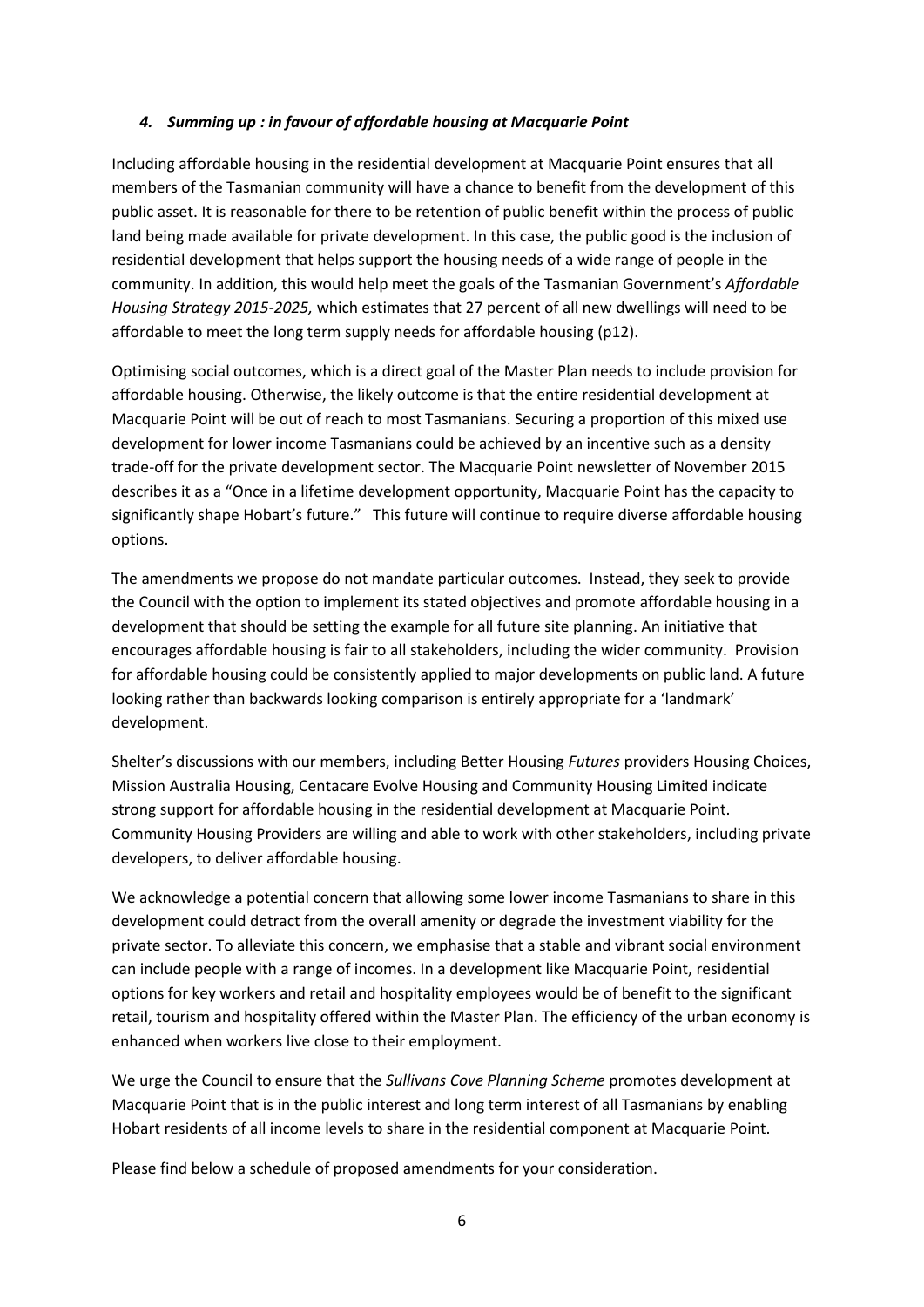Shelter Tas is happy to provide any further information if that would assist your consideration.

Contact:

Pattie Chugg, Executive Officer Shelter Tasmania (03) 6224 5488 I 0419 536 100 eo@sheltertas.org.au